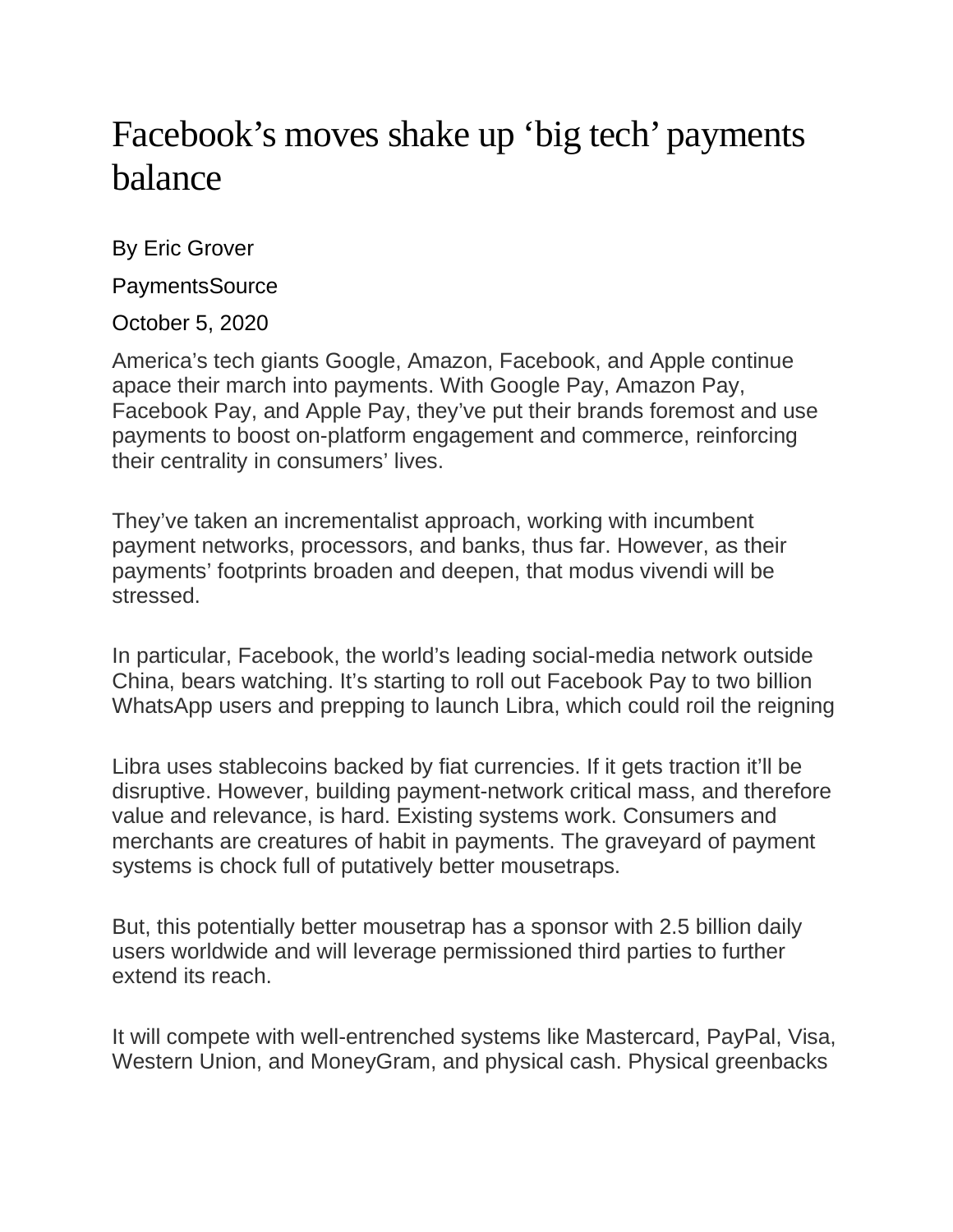will still enjoy advantages. They're anonymous and don't require electronic devices and connectivity to use.

If billions of people can instantly send Zuck bucks to each other from mobile phones, on Facebook's platforms, online, and in-person, that will rock established networks. It will also spur further dollarization in emerging markets with weak currencies and banking and payment systems.

While the social-media giant's initial foray into payments Facebook Credit failed, it persisted. It's pushing Facebook Pay across all its properties. Recently it cleared Brazilian regulators' concerns over providing payments to 120 million WhatsApp users in Latin America's largest market.

India, with 400 million WhatsApp users and the world's largest emerging market, is an even bigger prize. There, traditional networks Mastercard, Visa, and Rupay, alternative payment systems including Paytm, Walmart's PhonePe, and MobiKwik, along with the MNOs, and Google Pay, Amazon Pay, and now, Facebook Pay, are all jockeying for pride of place.

Partnering with complementary platforms can pay dividends. Facebook invested \$5.7 billion in Jio Platforms, whose Jio subsidiary has 400 million mobile-phone users, JioMart serving millions of SMEs, and Jio Payments Bank, all backed by Mukesh Ambani, India's richest man.

Facebook is also curating an ecosystem à la WeChat Pay in China, for underserved micro-businesses, farmers, and rural dwellers. Initially the platform partners will encourage commerce between JioMart and WhatsApp users. Presumably, Facebook Pay and JioPay will coexist, and, perhaps interoperate.

Google also invested in Jio (\$4.5 billion) and they'll collaborate on low-cost mobile phones.

While it's punched under its weight, among the tech behemoths Google has the greatest potential after Facebook to change global payments. The world's leading search engine, browser, email, video platform, and mobile OS, has been in payments since Google Checkout's 2006 debut. With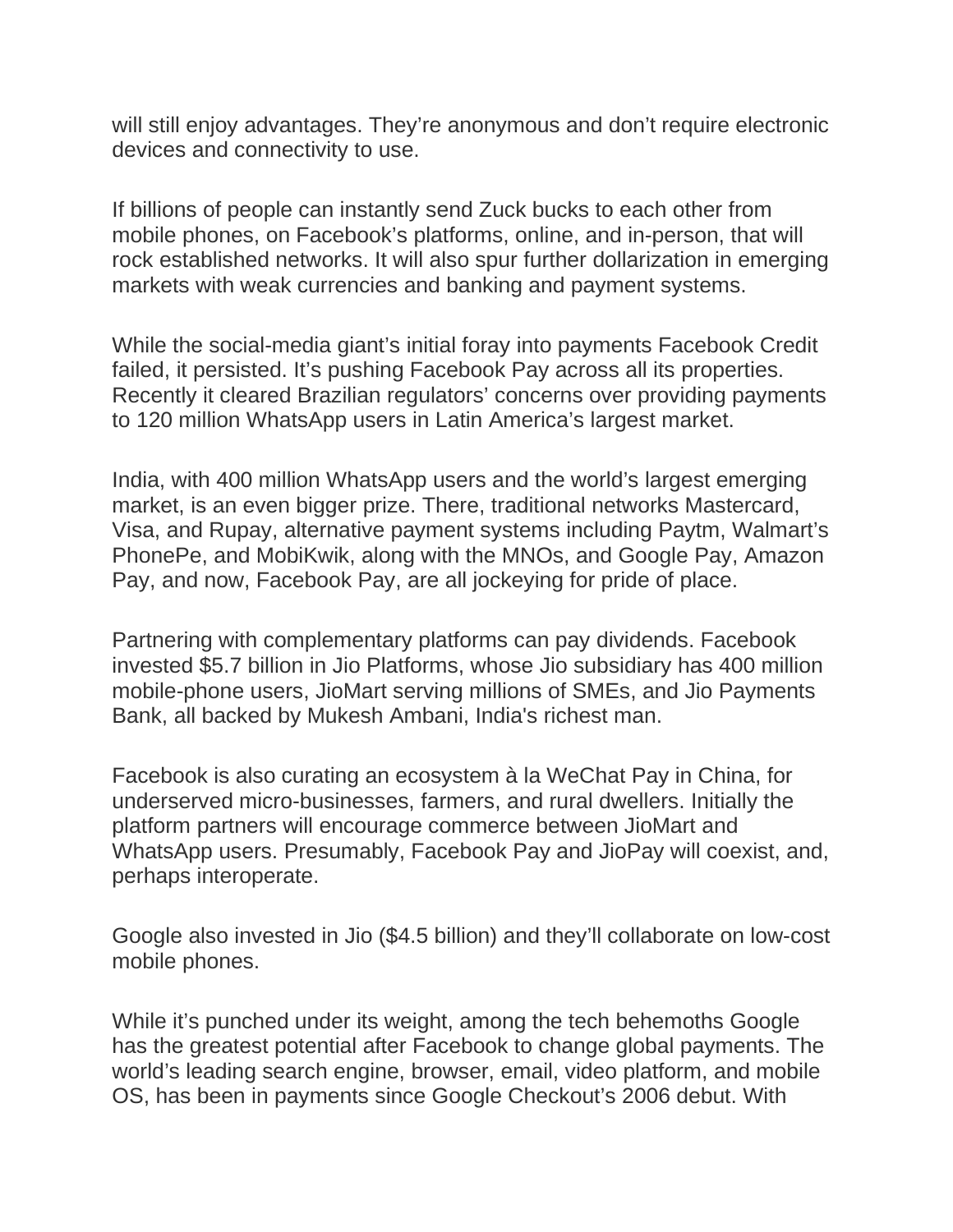Google Pay it offers retail, P2P, and bill payments, and has partnered with eight banks to integrate digital banking.

While U.S. adoption has been slow, in India where a whopping 98% of smartphones use Android, Google Pay has enjoyed stupendous growth. It leverages the National Payment Corporation of India's real time ACH (IMPS) and alias directory (UPI). The search Goliath had 67 million active users as of September 2019 and \$110 billion in annualized payments volume.

Google has focused on payments to boost engagement and capture data, not to reap fees. Nonetheless, where platform power permits, Google is happy to collect rich tolls. It takes 30% of payments within the Google Play app store. It could take more, but sensibly leaves a hefty piece to incent developers.

Amazon has built payments mass on the back of e-retailing. While its WebPay (P2P payments) and Local Register (mobile acceptance) failed, the e-retailing Gargantua has patiently and relentlessly reduced payments friction on-platform, and moved off-platform with PayPal-like Amazon Pay.

Finally, the world's most valuable company uses Apple Pay to enhance the iOS platform and capture a greater share of its customers. It exacts a piece of interchange from banks. Like the search Goliath, on payments made in its app store it takes a juicy fee - 100x the EU's .3% credit-interchange cap. It doesn't, however, want to be a payment network, processor or bank. It wants to control Apple-branded payments.

Concentration and the ability to influence share commands economics. As the tech Pays grow, they'll squeeze processors', banks', and even networks', economics and brands. Where they aren't dependent on established retail-payment systems' acceptance networks and backend funding, they're most threatening.

However, the tech titans benefit enormously from the reigning payments and banking ecosystem. There are limits to how deep they'll go. Regulators take the view that like activities should be subject to the same regulatory